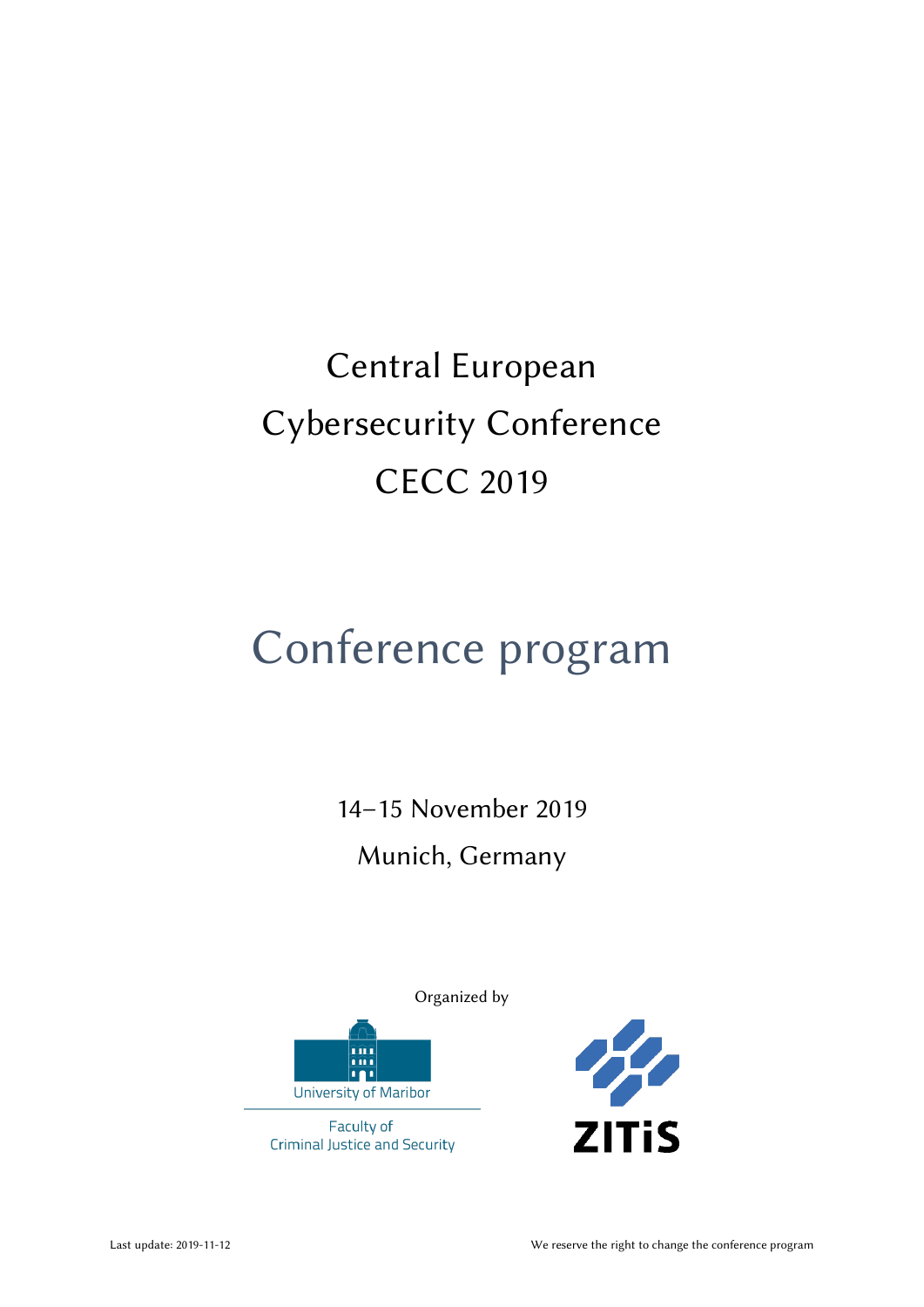# About the Conference

The third Central European Cybersecurity Conference – CECC 2019 aims at establishing a venue for the exchange of information on cybersecurity and its many aspects between academics and practitioners in central Europe. CECC 2019 encourages the dialogue between researchers of technical and social aspects of cybersecurity, both crucial in attaining adequate levels of cybersecurity. Complementary contributions dealing with its economic aspects as well as any legal, investigation or other issues related to cybersecurity are welcome, too.

# Program

| Thursday, 14 November 2019 |                                                                                                                                                                                   |
|----------------------------|-----------------------------------------------------------------------------------------------------------------------------------------------------------------------------------|
| $9:00 - 17:30$             | <b>Registration</b>                                                                                                                                                               |
| $9:30 - 10:30$             | Opening                                                                                                                                                                           |
|                            | <b>Invited talk</b><br>Digital Forensics vs. Due Process - Conflicting Standards or Complementary<br>Approaches?<br>Uwe Ewald (International Justice Analysis Forum)              |
|                            | 10:30 - 11:00 Coffee break                                                                                                                                                        |
| $11:00 - 12:30$            | <b>Session I</b><br>Forensic Investigations in Vehicle Data Stores<br>Nico Vinzenz and Tobias Eggendorfer                                                                         |
|                            | Accommodating Time-Triggered Authentication to FlexRay Demands<br>Pal-Stefan Murvay, Bogdan Groza and Lucian Popa                                                                 |
|                            | Discussing the Feasibility of Acoustic Sensors for Side Channel-aided Industrial<br>Intrusion Detection: An Essay<br>Simon Duque Anton, Anna Pia Lohfink and Hans Dieter Schotten |
|                            | Secure Logging for Industrial Control Systems Using Blockchain<br>Stefan Schorradt, Edita Bajramovic and Felix Freiling                                                           |
|                            | Security in Process: Detecting Attacks in Industrial Process Data<br>Simon Duque Anton, Anna Pia Lohfink, Christoph Garth and Hans Dieter Schotten                                |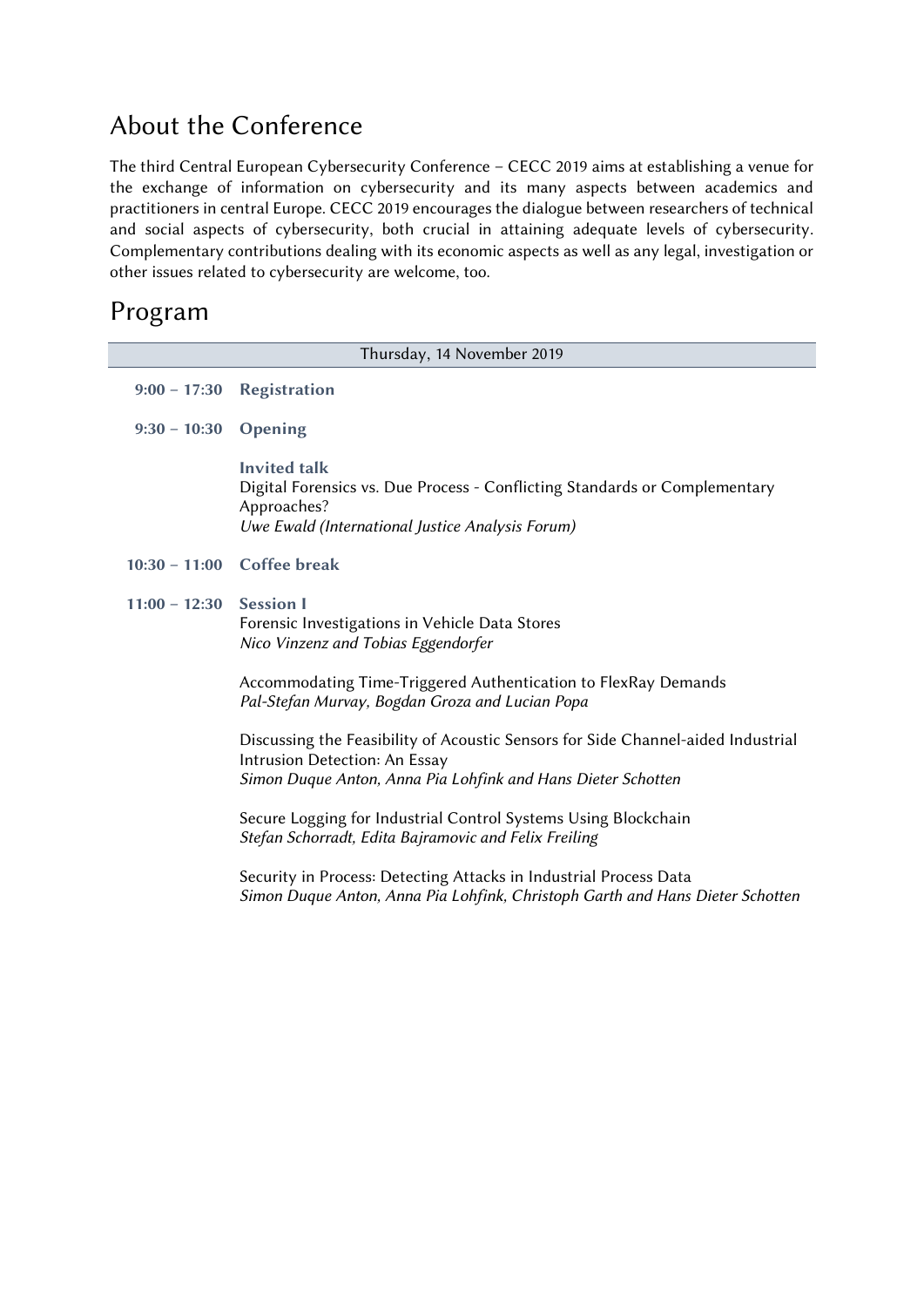#### 12:30 – 14:00 Lunch break

Poster session

Combined side-channels malware detection for NFV infrastructure *Andrew Sergeev, Eyal Ben-Sa'adon, Asi Saar and Elad Tannenbaum*

Towards a delegation-type secure software development method *Anže Mihelič, Tomaž Hovelja and Simon Vrhovec*

Approaching the Automation of Cyber Security Testing of Connected Vehicles *Stefan Marksteiner and Zhendong Ma*

Integrating Threat Modeling and Automated Test Case Generation into Industrialized Software Security Testing *Stefan Marksteiner, Rudolf Ramler and Hannes Sochor*

A practical view on IT risk management process *Maksim Goman*

Cybercrime victimization and seeking help: A survey of students in Slovenia *Kaja Prislan, Igor Bernik, Gorazd Meško, Rok Hacin, Blaž Markelj and Simon Vrhovec*

#### 14:00 – 15:30 Session II

Achieving Consistency of Software Updates against Strong Attackers *Lamya Abdullah, Sebastian Hahn and Felix Freiling*

How much does a zero-permission Android app know about us? *Antonios Dimitriadis, George Drosatos and Pavlos S. Efraimidis*

Meizodon: Security Benchmarking Framework for Static Android Malware **Detectors** *Sebastiaan Alvarez Rodriguez and Erik van der Kouwe*

Case Study: Analysis and Mitigation of a New Sandbox-Evasion Technique *Ziya A. Genc, Gabriele Lenzini and Daniele Sgandurra*

- 15:30 16:00 Coffee break
- 16:00 16:30 Invited talk Obfuscated Android Application Development *Jean-François Lalande (CentraleSupélec / Inria)*
- 16:30 17:30 Session III IPv6 Covert Channels in the Wild *Wojciech Mazurczyk, Krystian Powójski and Luca Caviglione*

Simulating and Detecting Attacks of Untrusted Clients in OPC UA Networks *Charles Neu, Ina Schiering and Avelino Francisco Zorzo*

Network Forensic Investigation in OpenContrail Environments *Alexander Heckel and Daniel Spiekermann*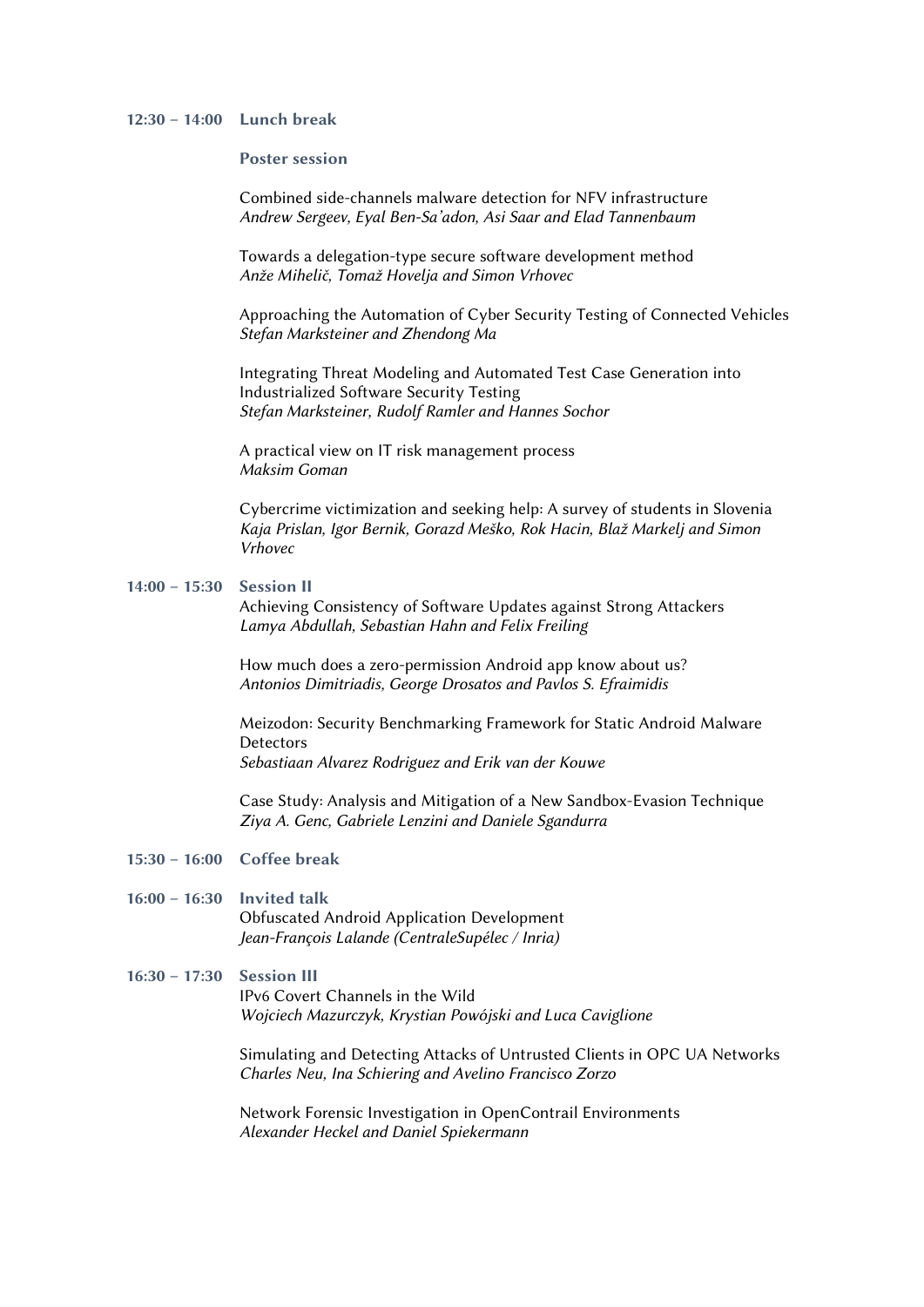| Friday, 15 November 2019 |                                                                                                                                    |
|--------------------------|------------------------------------------------------------------------------------------------------------------------------------|
| $9:00 - 12:30$           | <b>Registration</b>                                                                                                                |
| $9:30 - 10:00$           | <b>Invited talk</b><br>Fake news and digital manipulations at the age of modern technology<br>Tal Pavel (CyBureau)                 |
| $10:00 - 11:00$          | <b>Session IV</b><br>Multi-Platform Authorship Verification<br>Abdulaziz Altamimi, Nathan Clarke and Steven Furnell                |
|                          | The password literacy in North Macedonia: A case study<br>Andrej Cvetkovski and Flavio Esposito                                    |
|                          | Bitcoin adoption: Scams and anonymity may not matter but trust into Bitcoin<br>security does<br>Aleksander Murko and Simon Vrhovec |
|                          | Retrospective Tracking of Suspects in GDPR Conform Mobile Access Networks<br>Datasets<br>Louis Tajan and Dirk Westhoff             |
| $11:00 - 11:30$          | <b>Coffee break</b>                                                                                                                |
| $11:30 - 12:30$          | <b>Session V</b><br>A Secure String Class Compliant with PCI DSS<br>Katarína Amrichová and Terézia Mézešová                        |
|                          | Determining Minimum Hash Width for Hash Chains<br>Martin Dietzfelbinger and Jörg Keller                                            |
|                          | SAT Solvers and their Limits with NFSR-based Stream Ciphers - an Example<br>with Grain v1<br>Andreas Schaffhauser                  |
| $12:30 - 12:40$          | <b>Closing</b>                                                                                                                     |
| $\frac{1}{2}$            |                                                                                                                                    |



ZITiS Zamdorfer Straße 88 D-81677 Munich Germany